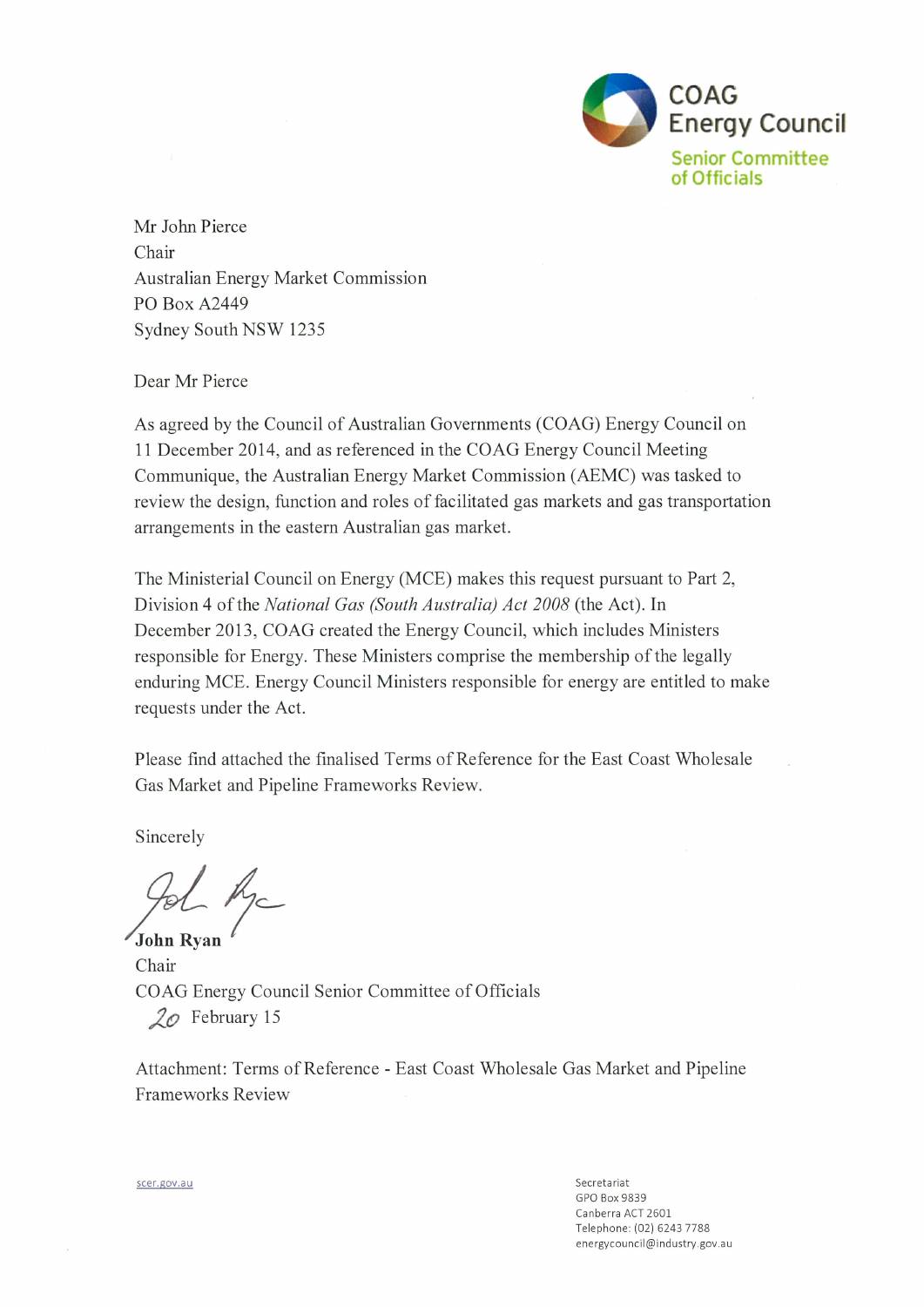# **Australian Energy Market Commission East Coast Wholesale Gas Market and Pipeline Frameworks Review**

## **Background**

Australian gas markets are experiencing a rapid transition as conventional gas reserves decline, unconventional gas resources become increasingly important, pipeline and storage infrastructure improves, and the influence of international price trends increase. The establishment of a liquefied natural gas (LNG) export industry based in Queensland is triggering a structural shift in supply and demand, and will lead to significant changes in the pattern and direction of gas flows.

These factors are driving a period of adjustment in the market as uncertainty around future gas prices increases. This is also leading to a renewed focus on market development and the efficiency of the gas supply chain. In particular, the establishment of well-functioning markets (commodity, financial and transportation) is key to promoting the most efficient use of gas, in the long term interests of consumers.

In light of these changing dynamics, the AEMC's 2013 Gas Market Scoping Study highlighted the fragmented nature of gas market development and identified a range of potential issues that may be affecting the efficient operation of the market. Other reviews such the Commonwealth Government's Eastern Australian Domestic Gas Market Study and the Victorian Government's Gas Market Taskforce have also identified areas for reform.

At its December 2014 meeting, the Council of Australian Governments (COAG) Energy Council outlined its vision for Australia's future gas market:

The Council's vision is for the establishment of a liquid wholesale gas market that provides market signals for investment and supply, where responses to those signals are facilitated by a supportive investment and regulatory environment, where trade is focused at a point that best serves the needs of participants, where an efficient reference price is established, and producers, consumers and trading markets are connected to infrastructure that enables participants the opportunity to readily trade between locations and arbitrage trading opportunities.

This vision is underpinned by the Gas Market Development Plan, which outlines actions the COAG Energy Council will initiate to improve Competitive Supply, Transparency and Price Discovery, Risk Management, and Removing Unnecessary Regulatory Barriers.

In order to assist the Council realise its vision, it is tasking the AEMC to review the design, function and roles of facilitated gas markets and gas transportation arrangements.

The Council, at the request of the Victorian Government, has separately tasked the AEMC to review the Victorian Declared Wholesale Gas Market (DWGM). The two reviews are related in scope and timing, as such the Council expects the findings of the DWGM review will be incorporated in the East Coast Wholesale Gas Market and Pipeline Frameworks Review.

## **The purpose of the review**

The review will consider the role and objectives of the facilitated gas markets currently in operation on the east coast and set out a road map for their continued development in order to meet the Council's vision for the market. Opportunities to improve market outcomes including changes to the market structure to enhance liquidity, improve transparency, more effectively manage risk and support the continued integration of the east coast market will be a key focus.

It will be increasingly important given the growing international influence on the Australian gas market that gas supply can reach its highest value end-use, both domestically and for export, and that trading activities can occur across the interconnected markets with low transaction costs and supported by effective risk management processes.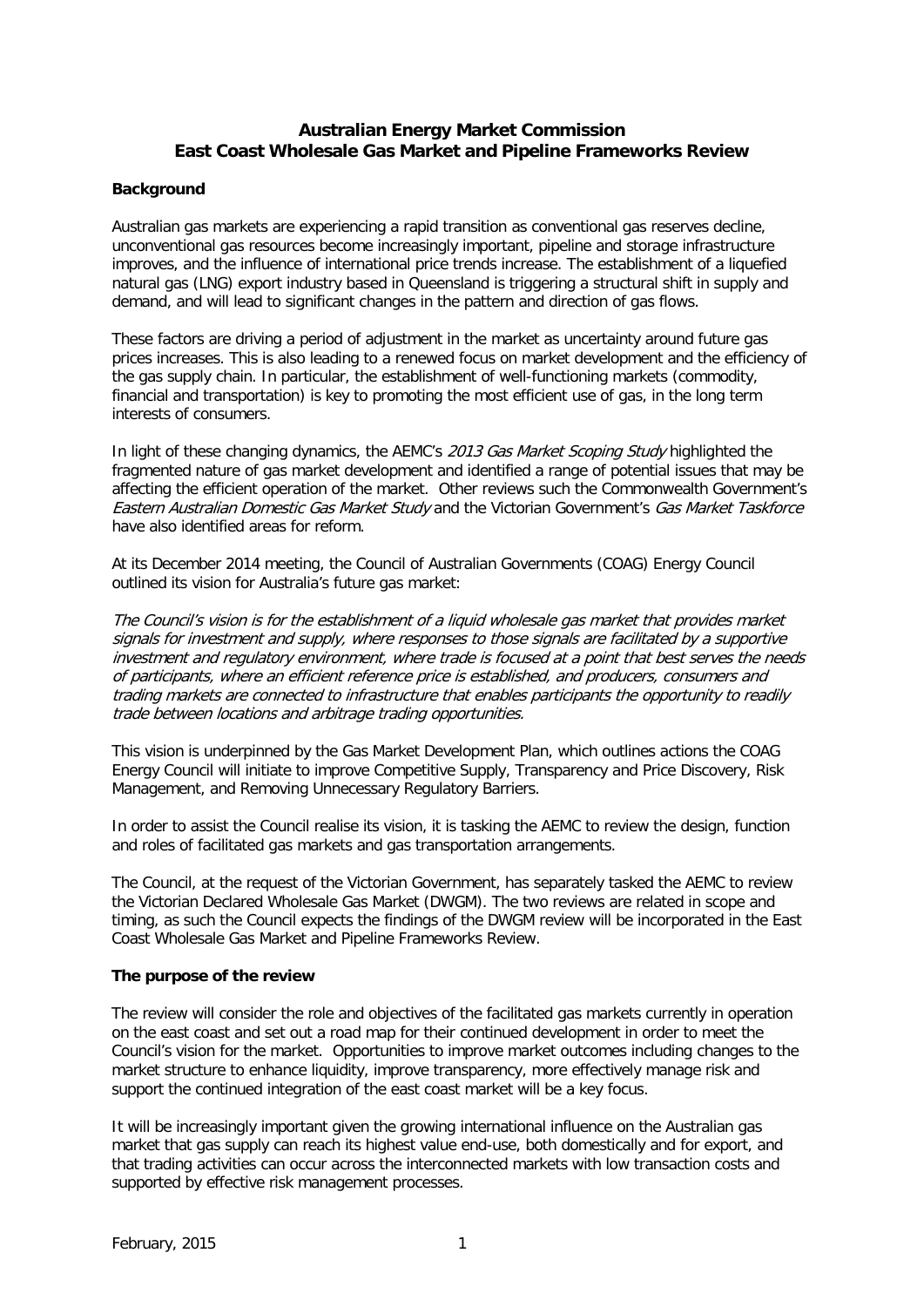The review will also consider appropriate regulatory arrangements for efficient access to and use of pipeline capacity in order to deliver appropriate incentives and signals to facilitate efficient and timely investment in gas transportation infrastructure and storage. This will include an assessment of the effectiveness of the existing arrangements and, where necessary, options for reform of these arrangements.

The Council expects the AEMC to develop specific actions that can be implemented to strengthen the structure and competiveness of the east coast gas market. Where possible, the AEMC is to consider making recommendations for immediate implementation.

## **Scope**

The AEMC is required to review the development of the facilitated gas markets and gas transmission pipeline capacity arrangements in eastern Australia. In undertaking the review, the AEMC should consider:

#### **1. Facilitated markets: enhancing transparency and price discovery in the wholesale markets, and reducing barriers to entry**

Australia has a number of facilitated markets, which include the DWGM, the Short Term Trading Markets (STTMs) and the Wallumbilla Gas Supply Hub. These markets do not seek to replace the trade of wholesale gas through bilateral contracts, but rather provide additional market options which can lead to greater transparency and price discovery.

The gas supply hub is a voluntary market where sellers offer to sell gas and buyers offer to buy gas with the market operator responsible for matching buyers and sellers at the same price. Transportation does not form part of the transaction. In contrast, the STTM is a wholesale gas balancing mechanism established at defined gas hubs. The objective is to facilitate the short term trading of gas between pipelines, participants and production centres. It uses bids, offers and forecasts submitted by participants and pipeline capacities to determine schedules for deliveries from the pipelines which ship gas from producers to transmission users and the hubs.

The STTMs were designed as wholesale markets overlaid on existing contractual arrangements for supplying gas from multiple facilities to a defined hub to better reflect the current value of gas and provide incentives that improve system reliability. Finally, the DWGM is a single integrated market that provides participants with the ability to trade imbalances and purchase wholesale gas. The DWGM framework has provided a reliable and secure system for the trading and transportation of gas in Victoria.

The AEMC is to consider the optimal type and number of facilitated markets on the east coast, taking into account the current arrangements and changing gas market conditions. The AEMC should assess short and longer term options to improve the accuracy and transparency of market information to enhance the wholesale price discovery process and support competition in upstream and downstream markets.

The AEMC should also consider opportunities to harmonise the market parameters of the facilitated markets across the east coast, such as prudential obligations, gas day trading times and market price caps. As each facilitated market is operated differently, there may be opportunities to reduce transaction costs for participants operating in, or looking to participate in, multiple trading hubs.

## **2. Improving effective risk management in Australian gas markets**

Across Australia's facilitated markets, there are varied management techniques to mitigate price risks (long term contracts, or limited capacity instruments). However, the Council is concerned that as the markets develop the ability for participants to hedge risk using these techniques is being impacted.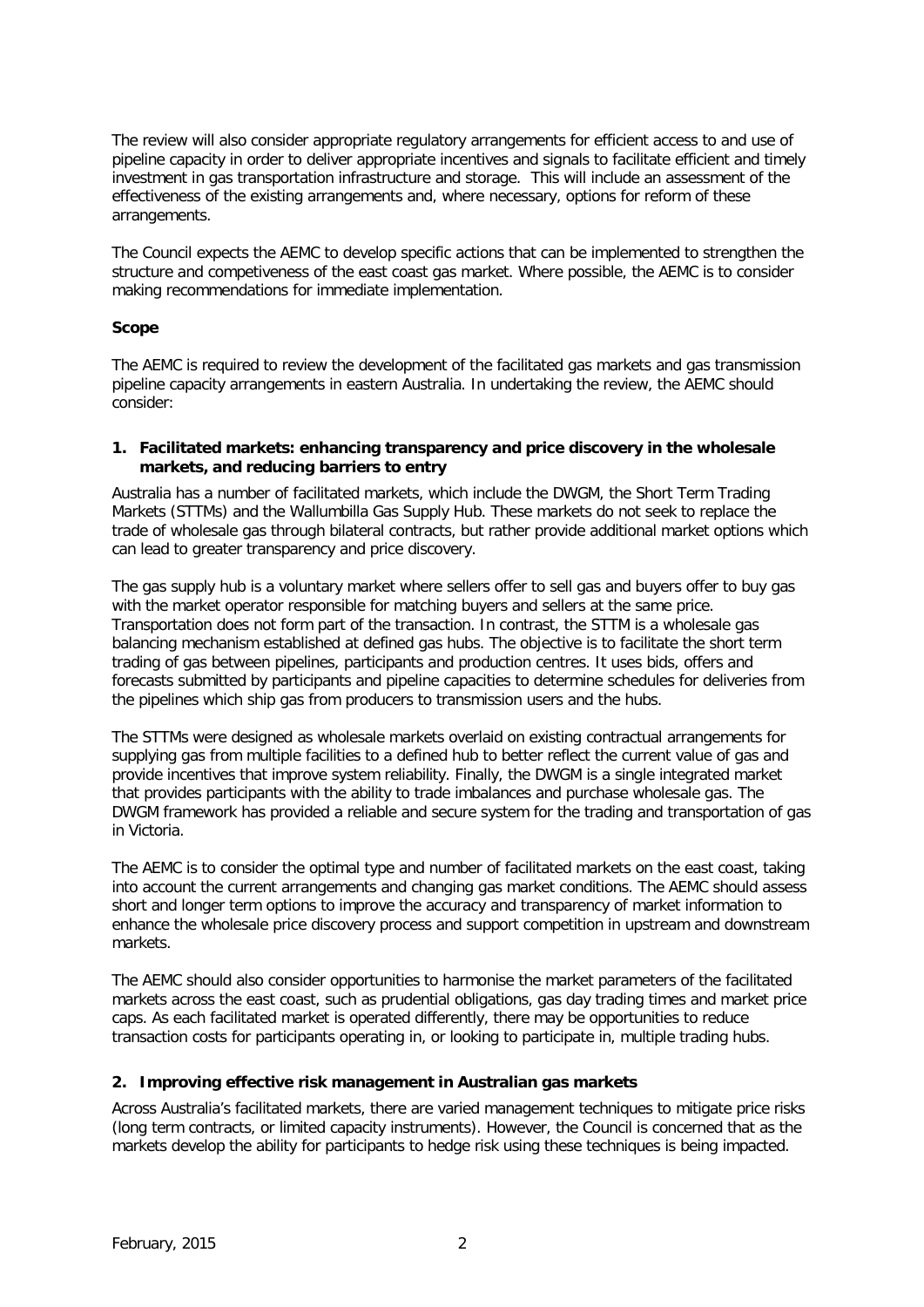The Council has committed to establishing the necessary enabling conditions for the development of a liquid trading market for the eastern gas market, including through access to transmission pipelines. The AEMC is to provide advice on the adjustments necessary in the markets and regulatory arrangements governing pipeline access to facilitate liquid and competitive wholesale spot and forward markets which also provide tools for participants to price and hedge risk. In particular, the AEMC should investigate the issues associated with, and potential benefits of, the development of an efficient financial derivative market for gas.

## **3. Signals and incentives for efficient access to and use of pipeline capacity**

Pipeline capacity in Australia has grown steadily in recent years providing a greater degree of interconnectedness between gas supply resources and demand centres. The current framework has successfully brought new capacity on line to meet demand and allocated costs to the beneficiaries of the investment. While recognising that the current framework has delivered investment, the Council has committed to examining the access arrangements governing gas pipelines, reducing any barriers to access and facilitating continued pipeline investment, as enabling conditions for more liquid gas markets in both the short and longer term.

The AEMC is to consider whether the provision of accurate and transparent information on pipeline and storage operations, and capacity, is appropriate and whether there are impediments to the efficient use and opportunities for trade in pipeline capacity. This may include more structured or harmonised capacity contracting arrangements.

Further, the Council expects the AEMC to recommend changes to the design of the markets that will, strengthen signals and incentives for efficient investment in, access to, and use of pipeline capacity across eastern Australia.

In making its recommended changes, the AEMC should consider any implications for the existing transmission access and investment framework, including the importance of existing property rights within that investment framework.

## **Considerations**

In undertaking the review and forming its recommendations, the AEMC is to consider the:

- Size, maturity and interconnectedness of the east coast gas market;<br>• Types and needs of participants including producers transporters re
- Types and needs of participants including producers, transporters, retailers and end users (large and small manufacturers, small business and households);
- Changes being driven by the establishment of the LNG export industry;
- Physical characteristics of the market as a whole as well as the particular locations serviced by any facilitated market;
- Legal and regulatory arrangements supporting pipeline access;
- Costs and benefits of any recommendations;
- Nature of the commercial arrangements underpinning the supply and transportation of gas; and
- Relevance of international experience to the development of the east coast gas market.

The AEMC is also to incorporate the findings and recommendations from its concurrent review of the **DWGM** 

More broadly, the AEMC is also to consider the:

- National gas objective; and
- COAG Energy Council's Gas Market Vision and Gas Market Development Plan.

## **Consultation, timeframes and deliverables**

The review will be conducted over two phases. The first phase will develop the overall direction for east coast market development to support the Council's vision. Drawing on a fact-based of the